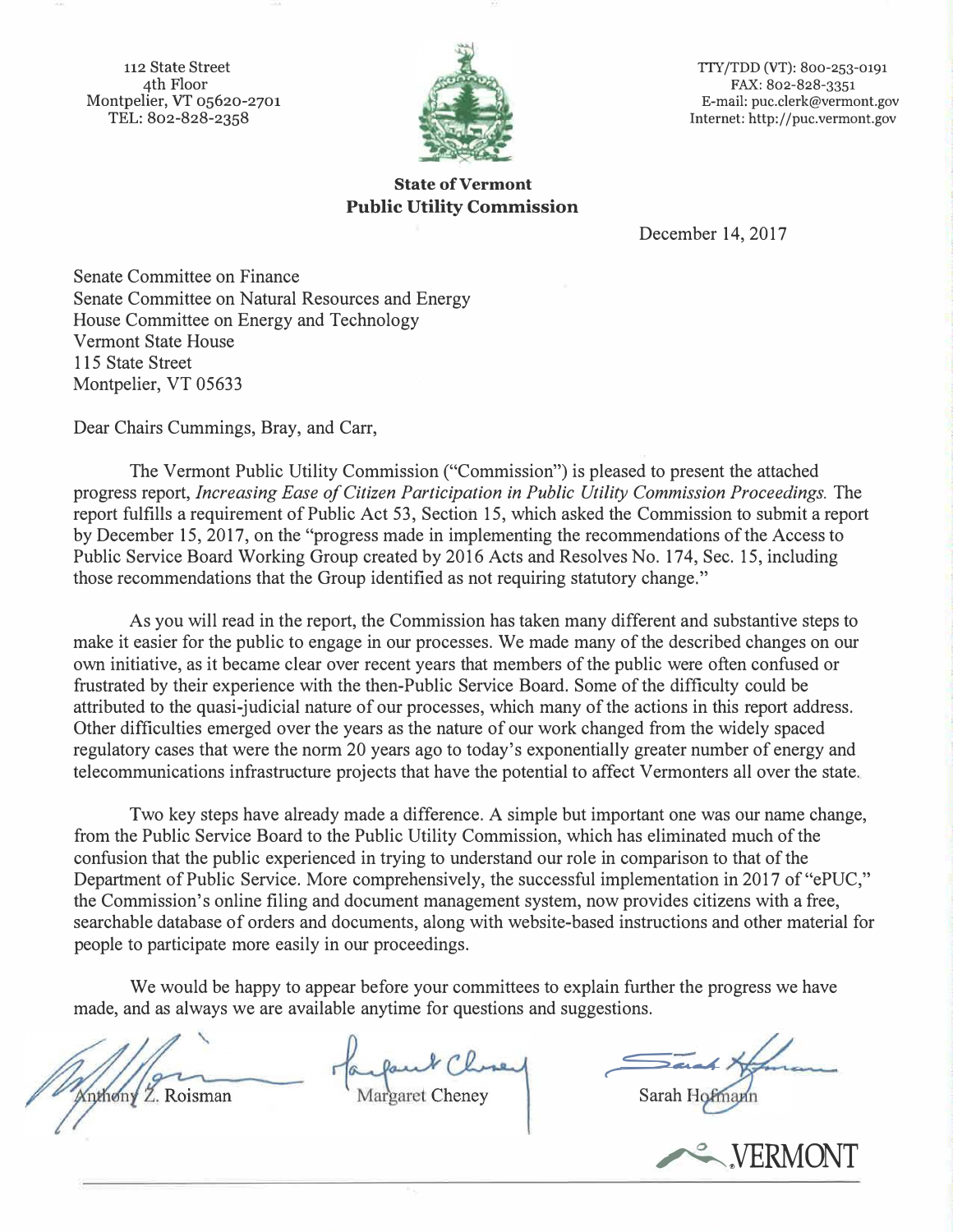# Report to the Vermont Legislature:

# Increasing Ease of Citizen Participation in Public Utility Commission Proceedings

Progress report submitted to the Senate Committee on Finance, the Senate Committee on Natural Resources and Energy, and the House Committee on Energy and Technology

December 14, 2017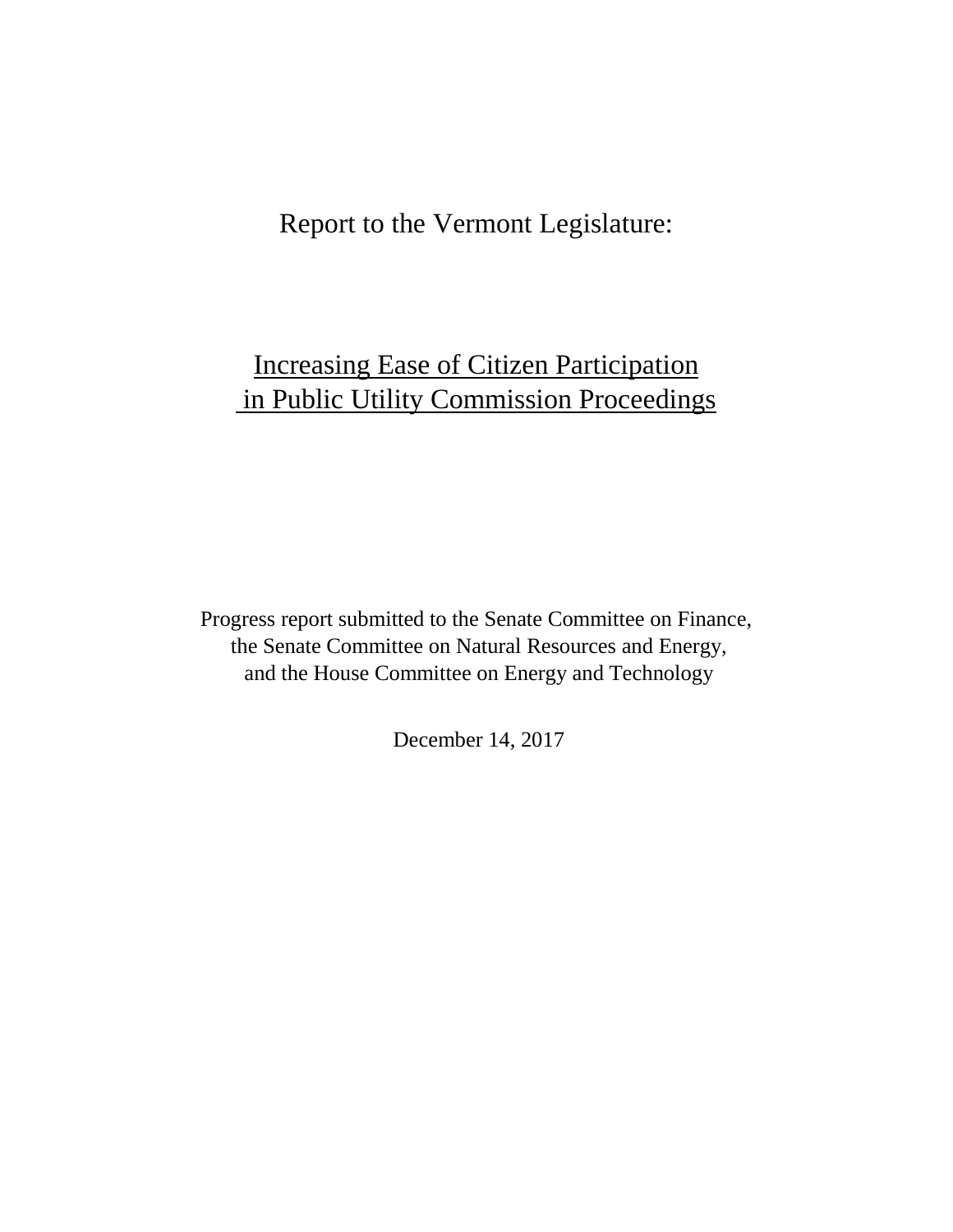#### **Table of Contents**

| Steps Taken to Improve Ease of Participation in Different Areas of the State |  |
|------------------------------------------------------------------------------|--|
|                                                                              |  |
|                                                                              |  |
|                                                                              |  |
|                                                                              |  |
|                                                                              |  |

#### **Introduction**

This report summarizes the steps taken to make it easier for citizens to participate in the processes of the Vermont Public Utility Commission. It comes in response to Act 53 of 2017, which required a report to the Vermont Legislature by December 15, 2017, on progress made in implementing the recommendations of the "Access to Public Service Board Working Group," which had been created by Act [1](#page-2-0)74 of  $2016<sup>1</sup>$  to review the quality of citizen participation in Public Service Board<sup>[2](#page-2-1)</sup> proceedings.

Pursuant to Act 174, the Working Group was constituted of five members – Senator Virginia Lyons, Representative Tony Klein, Superior Court Judge Robert Mello, Department of Public Service Commissioner Christopher Recchia, and Public Service Board Member Margaret Cheney. The Working Group held nine biweekly meetings and one evening hearing, all of which included public input. The final recommendations were presented to the Legislature in a December 15, 2016, report to the legislative committees of jurisdiction.<sup>[3](#page-2-2)</sup>

<span id="page-2-0"></span> <sup>1</sup> *See* 2017 Acts and Resolves No. 53, Sec. 15.

<span id="page-2-1"></span><sup>&</sup>lt;sup>2</sup> In accordance with Act 53, the Public Service Board's name was changed to the Public Utility Commission on July 1, 2017, as one of the recommendations of the Working Group to address public confusion about the difference between the Public Service Board and the Public Service Department. Hereinafter, this document refers to the Board as the PUC or the Commission.

<span id="page-2-2"></span><sup>3</sup> *See* 2016 Acts and Resolves No. 174, Sec. 15(b).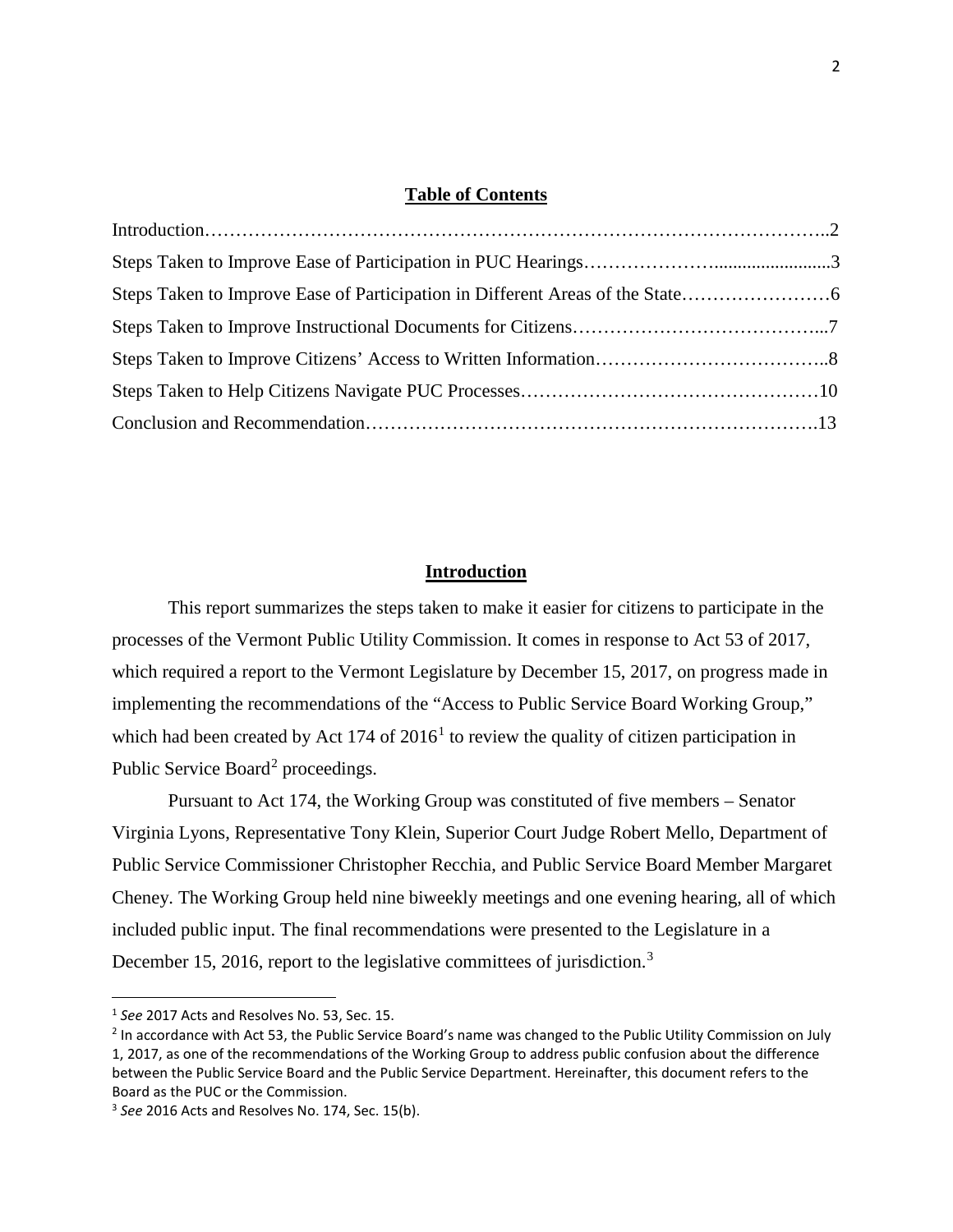The eight pages of recommendations addressed a wide range of citizen interactions with the now re-named Public Utility Commission ("Commission," or "PUC"), from attendance at Commission hearings to citizen access to documents and other written information. They suggested ways to make it easier for citizens to participate in different locations in Vermont, to improve the layperson's understanding of Commission processes, and to make it easier to participate in all such processes.

Some of the recommendations required statutory change, which was achieved through Act 53. Most of the recommendations reflected and supported changes that the PUC had already initiated, in a natural evolution as Commission membership and administrative staff changed, the number of cases affecting individual Vermonters had grown, and the Commission heard public criticism of their experiences. Another important change came with the creation of "ePUC," the Commission's online filing and document management system, which has been in process for several years and finally came online in 2017.

This report summarizes progress made to date in improving the experience that citizens have with the PUC – both in understanding the issues and the process in play, and in achieving greater dexterity navigating a quasi-judicial process that touches the lives of all Vermonters, whether through a utility rate case or in the siting of a project in their community. Most changes described here have been successfully implemented; others are still in process.

Finally, accountability is built into this annual progress report, which analyzes whether the steps taken in response to the Act 174 Working Group recommendations have had their intended effect or whether further recommendations are in order.

#### **I. Steps Taken to Improve Ease of Participation by Citizens in PUC Hearings**

These steps are intended to make it easier for citizens to participate in all types of PUC hearings. They also change the way the PUC provides notice of prehearing conferences and public hearings so that citizens are better informed of upcoming events.

1) Prehearing conferences: To engage the public at the beginning of the process, notice of any prehearing conference is now being sent to adjoining landowners, who previously received notice only of the later public hearing. Along with the notice, an explanation is provided so non-lawyers can understand what a prehearing conference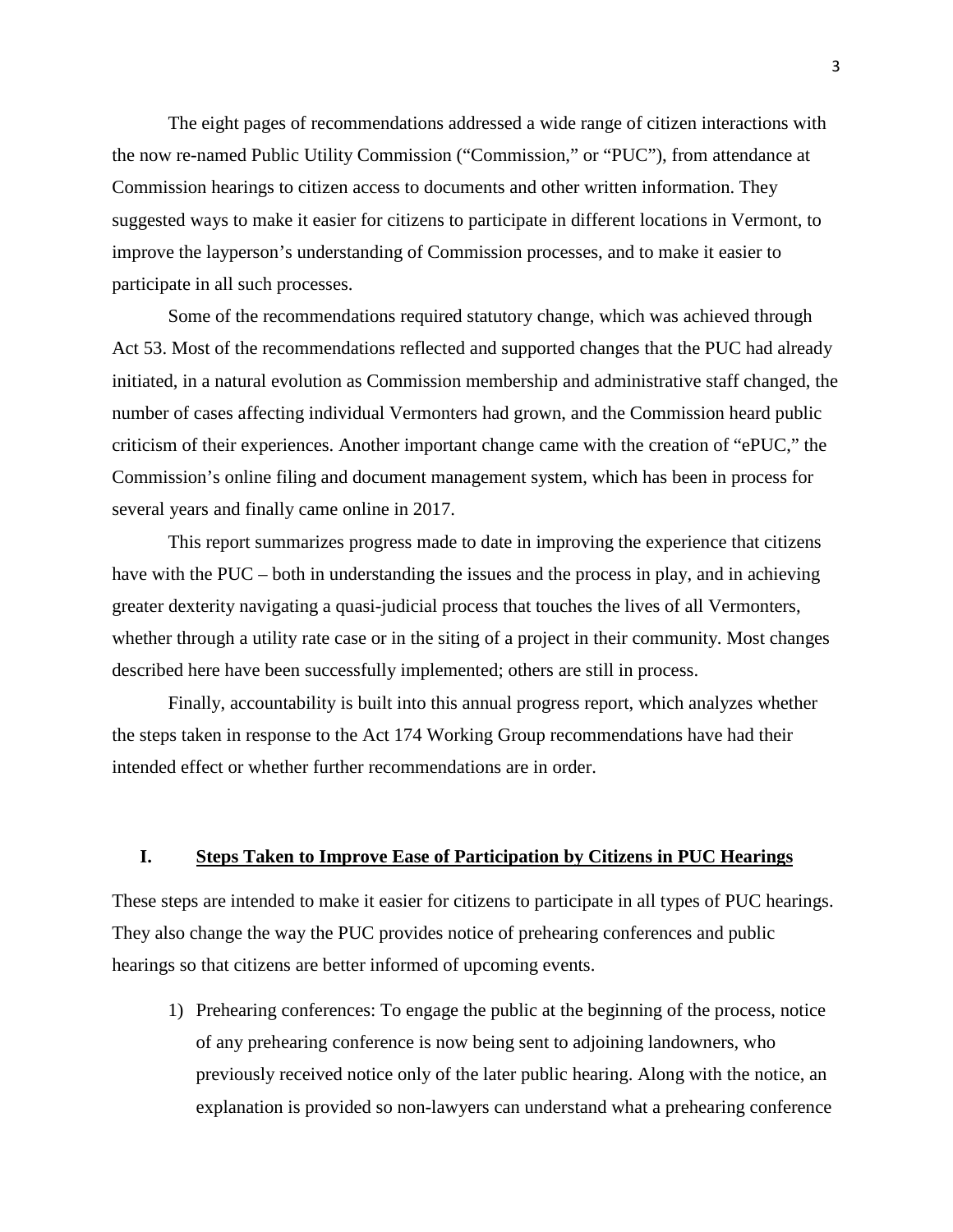is and who can participate. In addition, notice of prehearing conferences is posted on the Commission's website.

- 2) Public hearings: The Commission has started holding at least one public hearing in cases with significant public interest even if such a hearing is not statutorily required, at times and places convenient to the public and relevant to the project. For all public hearings, the Commission publishes notice of the hearing in local newspapers and in radio public service announcements where applicable, asks local newspapers to include the public hearing in "calendars of events," and sends information about the public hearing to PEG access cable TV stations.
	- A major change in the nature of public hearings is that they are now preceded by an hour-long "informational session" hosted by the Department of Public Service ("Department"), in which the petitioner/developer can explain the proposed project to the public and answer questions. This has greatly improved the ability of the public to make substantive and informed comments, as previously many members of the public would arrive at a Commission hearing with little or no information about the nature of the project in question.
	- Comments made at a public hearing are now summarized on the PUC's website after the hearing. In its final order, the Commission also addresses public comments in a separate section of the order so it is clear to citizens what issues were raised in public comments and how the Commission considered them in its decision.
- 3) Evidentiary hearings: The PUC's new net-metering rules make it easier for a citizen to request a hearing. In addition, at evidentiary hearings the Commission asks the parties questions about concerns that were raised at the public hearing.
- 4) Handouts for the public: The Commission is developing handouts for the public that explain how to participate in proceedings and what the different procedural steps in a case entail. These include:
	- A new, simplified "Citizens' Guide to the Public Utility Commission and Its Proceedings." This replaces the "Citizens' Guide to 248 Processes" and includes clear guidance on filing requirements and an explanation of the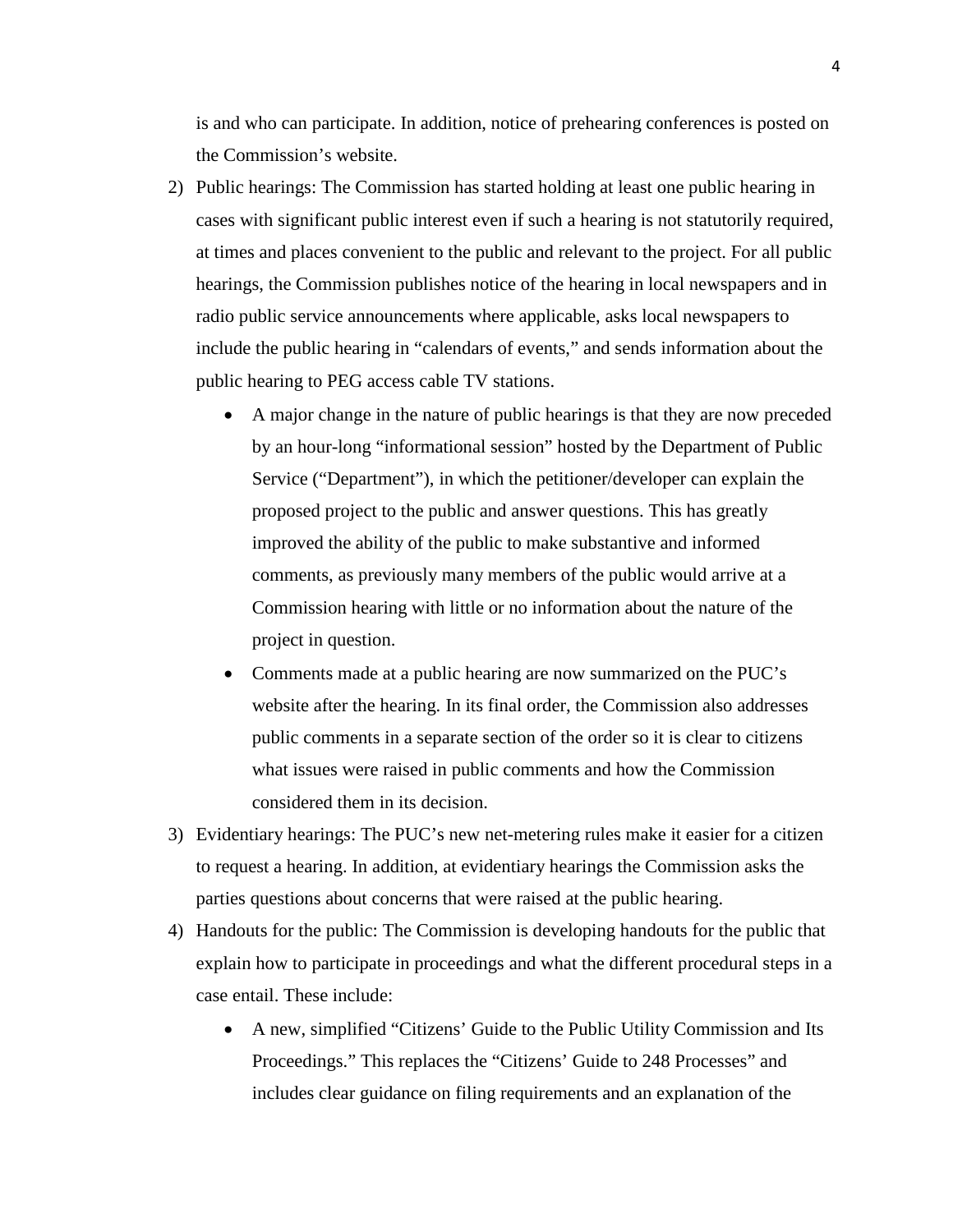difference between the PUC and the Department. This document will be posted on the PUC's website, and petitioners will be required to provide the document to the service list with the first notice to potential parties.

- Instructions on how to intervene in a case. Petitioners will be required to attach these instructions to the notices of filings that they send to adjoining landowners. They explain how to become a formal intervenor and what happens after you become one. A handout with these instructions will also be provided at public hearings.
- A guide to evidentiary hearings. Due to their formal nature, these court-like proceedings can be intimidating for first-time participants. The new guide is intended to explain what happens at an evidentiary hearing, including language used, the nature of sworn testimony, and filing requirements. An important step in this regard is the PUC's new practice of calling these evidence-based hearings "*evidentiary* hearings" instead of the confusing term "technical hearings." This guide will also be posted on the PUC's website.
- For non-lawyers participating in an evidentiary hearing, the PUC's website now includes formatting requirements for prefiled testimony (with examples).
- On its website, the Commission is in the process of posting information regarding the mechanics of how hearings work, including guidance for *pro se* intervenors (e.g., how to "redirect"). This will include short videos of reenacted "scenes" in a hearing, in order to familiarize potential participants with the vocabulary and typical actions in a proceeding.
- The Clerk's name and contact information is now included on the bottom of every page of the PUC's website for any questions a member of the public may have.
- Information about parking, including handicapped parking for hearings held in the Susan M. Hudson Hearing Room at 112 State Street, Montpelier, is now included in hearing notices and is posted on the PUC's website.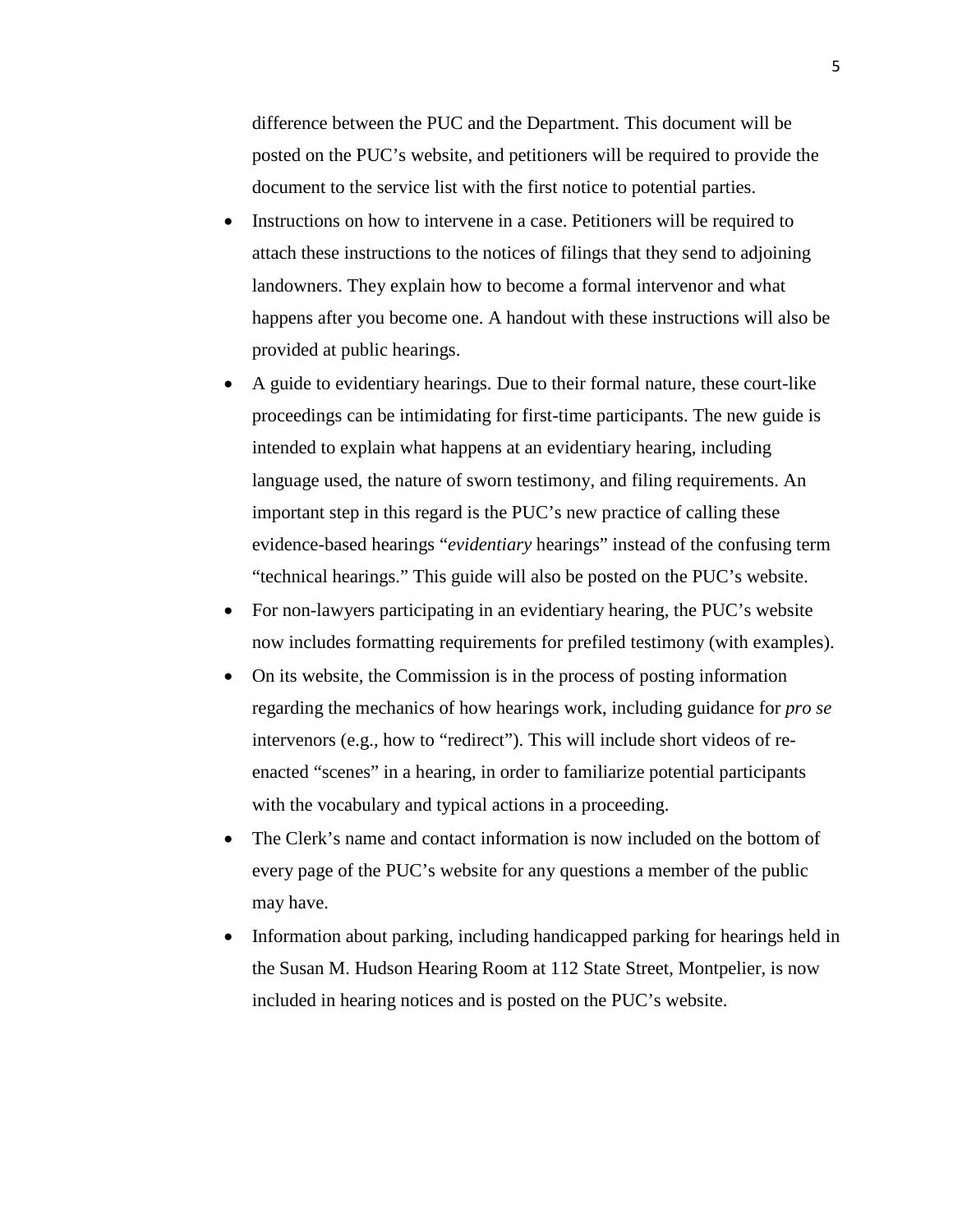#### **II. Steps Taken to Improve Ease of Participation in Different Areas of the State**

These steps are intended to make it easier for citizens who live far from Montpelier to participate in PUC hearings regarding projects proposed to be constructed in their communities or regarding utility rate cases affecting ratepayers spread throughout Vermont. This has become especially challenging since the state's defunding of Vermont Interactive Television ("VIT"), which previously allowed citizens to attend public hearings in simultaneous, interactive broadcasts statewide.

- 1) In collaboration with the Department, the Commission is pursuing potential audio and video upgrades to the Susan M. Hudson Hearing Room. A priority of the renovations is an interactive component to whatever technology is adopted. To date, the Department has engaged Poycom, Cisco, and Google to develop a needs assessment and has scheduled vendor demonstrations and testing. This effort is ongoing, but minimum criteria have been identified:
	- The ability for citizens to view hearings over the Internet and possibly interact with the Commission if it is a public hearing;
	- The ability for a witness or an attorney to participate in an evidentiary hearing or workshop from a remote location;
	- A display screen for the hearing room with the ability to accommodate four views at a time (split screen); and
	- A high-quality audio system in the hearing room.
- 2) The Commission is identifying opportunities to hold more evidentiary hearings in the area where a project is proposed.
- 3) The Commission is holding more site visits in response to public comments.
- 4) The Commission has initiated a series of informal discussions with people who are affected by its decisions. The conversations are held in the Commission's offices. Invitations will be issued to representatives of different sectors of the Vermont community, including large and small businesses, local and regional government bodies, environmental advocates, utilities, renewable energy developers, and other citizen groups.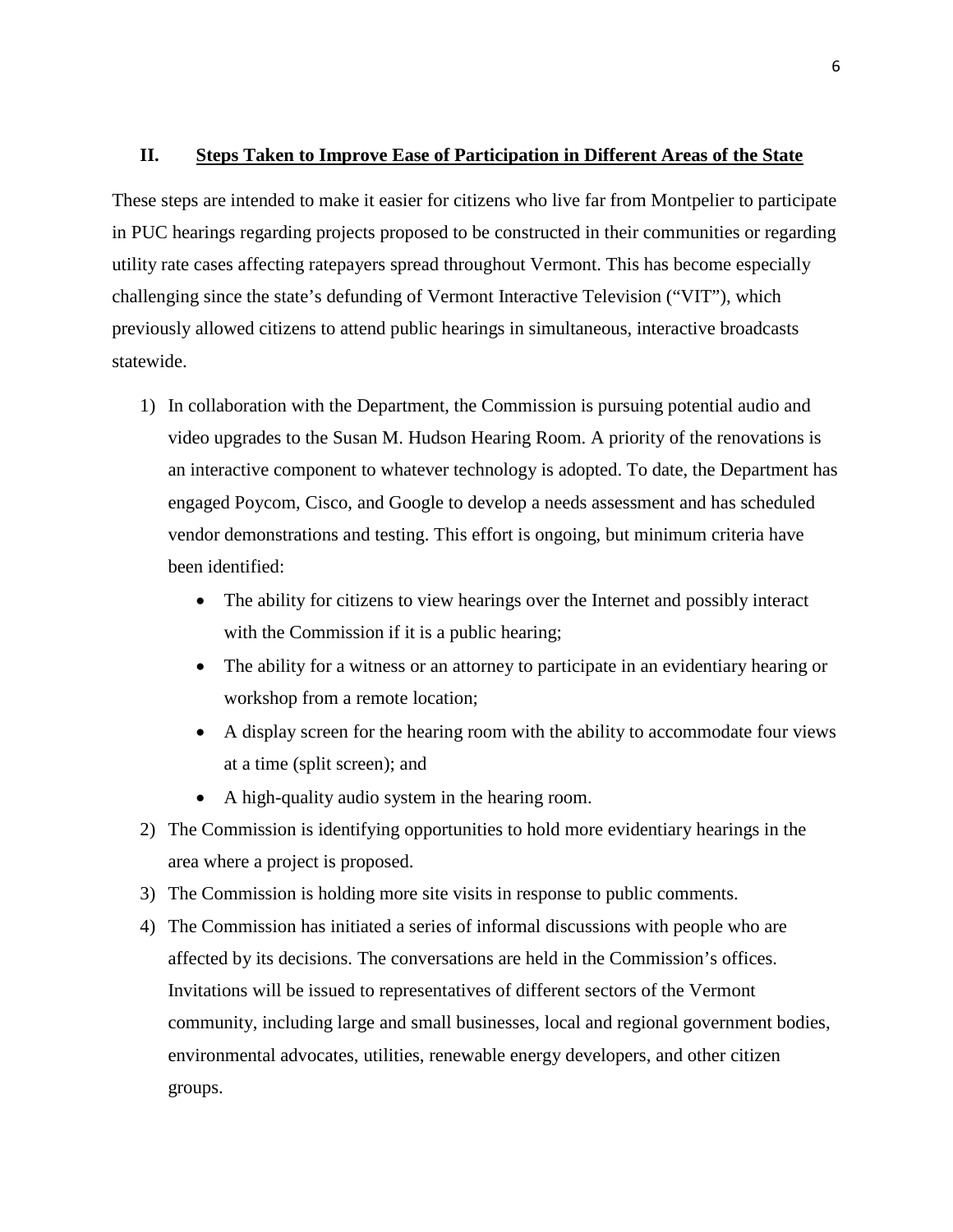- 5) The Commission has expanded opportunities for parties to participate by telephone in prehearing conferences, status meetings, and workshops.
- 6) Non-confidential transcripts of hearings and workshops are available to the public online through ePUC so people can easily read the transcript of a proceeding that they were not able to attend.
- 7) ePUC now enables citizens to make electronic filings with the PUC instantly rather than by mail or messenger service, which eases delivery, ensures timely filing before a deadline, and reduces the cost and difficulty of such filings.
- 8) In response to recommendations of the Act 174 Working Group, Act 53 of 2017 changed 30 V.S.A. Section 248 to mirror the language in Sections 248a(e)(2) and (o) with respect to:
	- Requiring petitioners to attend a public meeting with the municipal legislative body or the planning commission, if asked by one of those entities, within the advance notice period before filing a petition for a certificate of public good ("CPG") with the Commission; and
	- Requiring the Department to attend the public meeting upon request of the municipality, and to consider the comments made and information obtained at the public meeting in making recommendations to the Commission on the petition.

### **III. Steps Taken to Improve Instructional Documents for Citizens**

The Commission has created and improved handouts and documents for citizens that are written in "plain English" to explain PUC procedures and how to participate. (See Section I (4), above, for a more complete list.)

- 1) Templates for filings: Citizens can now fill in templates, or forms, created by the Commission to make it easier for the public to take the steps necessary to formally intervene in a case. Forms are available on Commission's website and in ePUC.
- 2) The Commission heard criticisms of its previous "Citizens' Guide to Section 248 Processes" and is replacing it with a simpler "Citizens' Guide to the Public Utility Commission and its Proceedings," which summarizes all types of PUC proceedings (not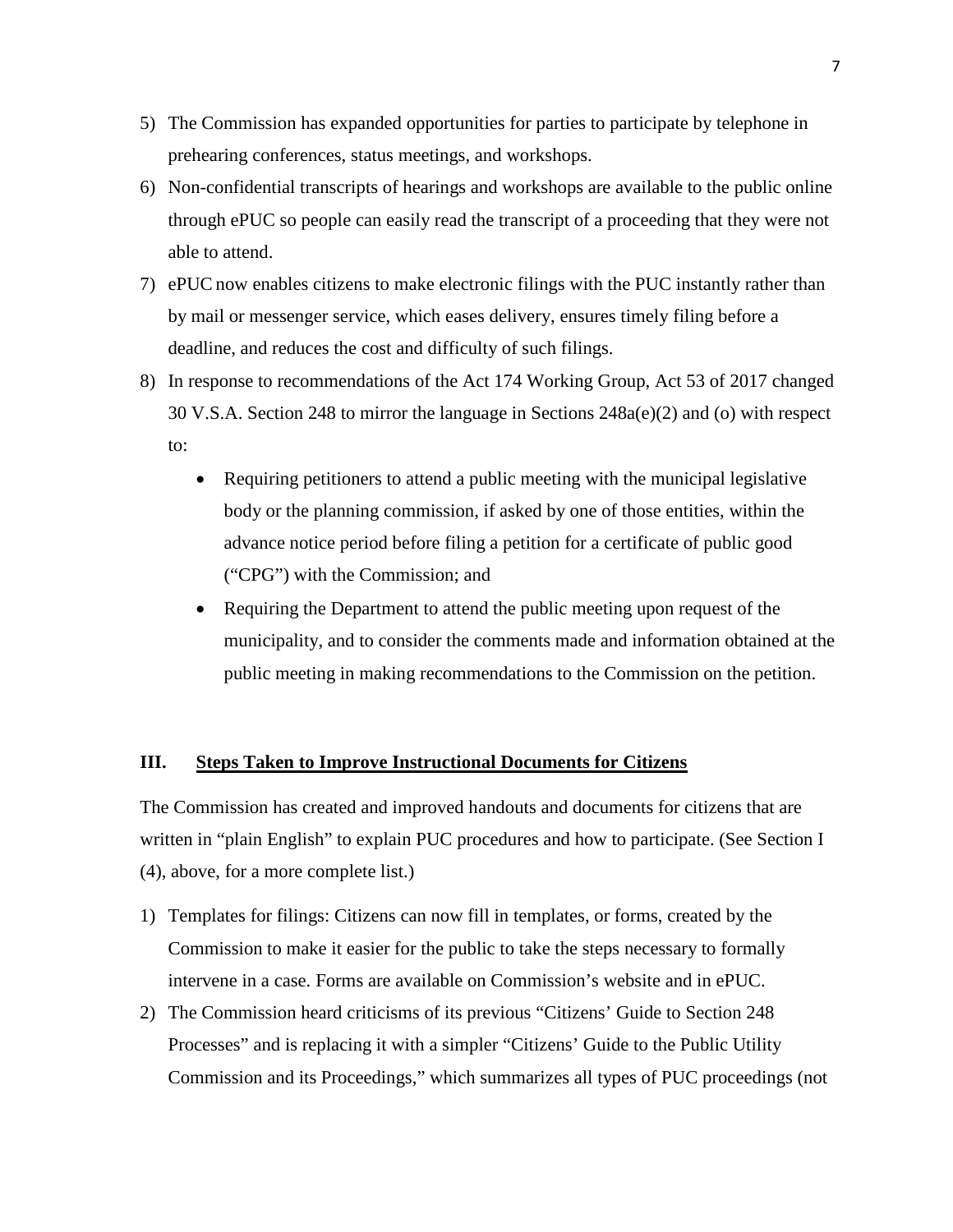just Section 248), provides guidance on filing requirements, and explains the difference between the PUC and the Department.

- 3) The PUC website has been redesigned to include "plain English" explanations of terminology, access points, and ways to participate in PUC proceedings; descriptions of processes used in different types of cases; formatting requirements for prefiled testimony (with examples); and a glossary of common terms.
- 4) The revised net-metering rule includes a section for anyone who wants to review an application, with a step-by-step description of the review process.
- 5) The Commission is in the process of revising its Procedural Rules to make it easier for *pro se* participants to prepare and submit prefiled testimony; these changes will make the PUC's requirements more consistent with the better-known, less stringent rules of the Administrative Procedures Act. In addition, anyone creating an ePUC account can now see a hyper-link to the Commission's rules.

#### **IV. Steps Taken to Improve Citizens' Access to Written Information**

Easy access to documents is key to the ability of a member of the public to participate in PUC proceedings. This includes information about specific cases as well as guidance documents. Central to the PUC's efforts in this regard is the successful implementation of ePUC, a years-long effort that went "live" in 2017.<sup>[4](#page-8-0)</sup> Among many benefits, it provides citizens with a free, searchable database of Commission orders and documents, allowing people to do research from home. As citizens obtain PUC orders, parties' filings, and other case information independently and at their convenience, they will no longer experience the delays of waiting for a call to be

<span id="page-8-0"></span> <sup>4</sup> Phase 1 of ePUC went live on January 17, 2017, and included the following types of cases: all infrastructure siting cases except for net-metering cases, advance notices (required for certain siting cases), petitions, investigations initiated by the Board, public comments unrelated to a specific proceeding, consumer complaints, accounting orders; proposed disconnect notice forms, Commission Rule 5.202 notices, special contracts; energy savings accounts, and miscellaneous administrative matters.

Phase 2 of ePUC went live on July 3, 2017, and included all net-metering cases.

Phase 3 of ePUC went live on November 15, 2017, and included reports, rulemaking cases, four types of telecommunications application forms, and cable television applications for a certificate of public good.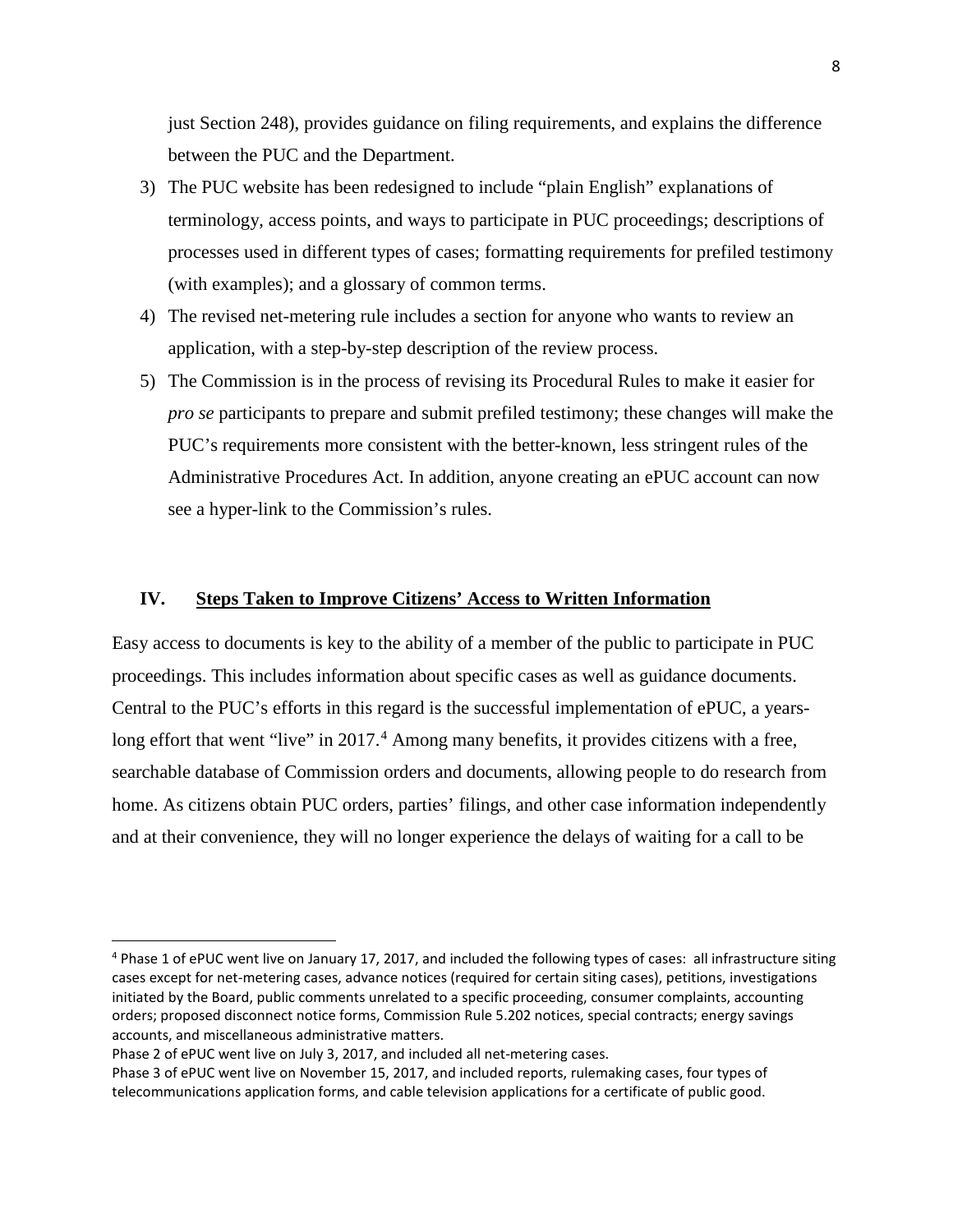returned or emails to be answered, and they may not need Commission staff to help them understand, have access to, and navigate PUC proceedings.

Specifically, this new system:

- 1) Provides citizens with easy access to all public documents and information in cases being processed in ePUC, including case status, schedule, information on parties, and elements of the case;
- 2) Enables citizens to search a database of past Commission orders (including orders in cases not being processed in ePUC) to familiarize themselves with Commission precedent;
- 3) Enables citizens and parties to make electronic filings with the Commission instantly rather than by mail or messenger service to ensure that filings arrive by the deadline;
- 4) Includes required fields to ensure that filers have provided all necessary information;
- 5) Reduces the need for people to send other parties paper copies of their filings; and
- 6) Allows citizens who are interested in a case to "subscribe" to receive email notifications any time a filing is made or the Commission issues a document in the case. Simply by submitting public comments via ePUC, citizens will receive a response advising them how to subscribe to the case and thereby get notices of all filings in that case.

To help people learn to use ePUC, Commission staff conducted multiple rounds of in-person and online training sessions covering how to use ePUC to file new cases, how to file in an existing case, and how to search for information in ePUC. Because additional citizens may interact with the Commission at any time, information on how to use ePUC is posted on the Commission's website, including recordings of the online training sessions and other videos. In addition, the Commission has created a dedicated email account that is monitored by multiple staff to respond promptly to questions about using ePUC, and Commission staff answer questions from citizens over the phone. The Commission has also encouraged citizens and other users to suggest improvements to ePUC, and many of their suggestions have been implemented.

As of the date of this report:

• More than 1,600 cases have been or are being processed in ePUC; more than 1,200 of these are net-metering registrations.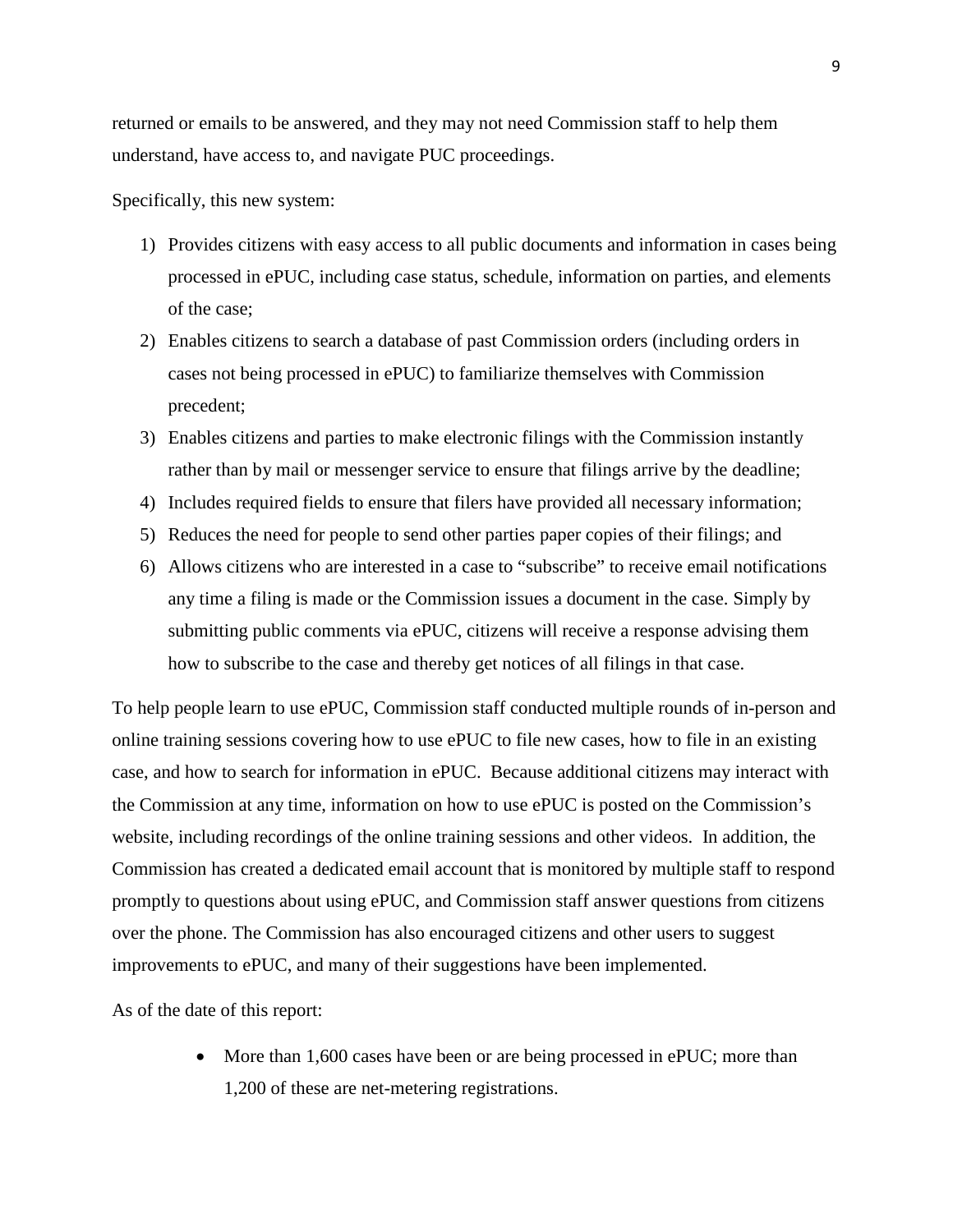- More than 95% of parties in cases other than net-metering registrations have chosen to participate electronically (that is, they use ePUC to make filings and to receive notice of other filings by parties and documents issued by the Commission).
- Since October 1, 2017, more than 90% of net-metering registrants have filed their registration forms electronically.
- More than 10,500 documents filed by parties are included in cases being processed in ePUC.
- More than 1,000 orders and CPGs have been issued in ePUC in 2017.
- Almost 23,000 orders and CPGs issued by the Commission in previous years have been uploaded to ePUC, and the Commission is adding older orders to the system on a daily basis.
- There are almost 1,000 subscribers to cases being processed in ePUC.

Finally, ePUC is enabling members of the public to access information online rather than having to file public information requests with the Commission. For example, in the six months before the first phase of ePUC went live, the Commission received 30 requests for service lists. In the six-month period after ePUC went live, the Commssion received only 13 such requests. The number of requests for service lists has continued to decline as more cases are being processed in ePUC – down to only six requests in the past five months.

### **V. Steps Taken to Help Citizens Navigate PUC Processes**

In addition to many of the steps explained above, the following actions involve changes to the Commission's processes, including the ways in which staff members provide procedural guidance to citizens. They are all intended to further public understanding of and comfort with the PUC processes, make it easier for citizens to use those processes, and reach agreement on basic facts and other issues.

1) A key change was achieved in Act 53 – changing the name of the Public Service Board to the Public Utility Commission. It had become clear over the years that there was widespread confusion among citizens about the difference between the quasi-judicial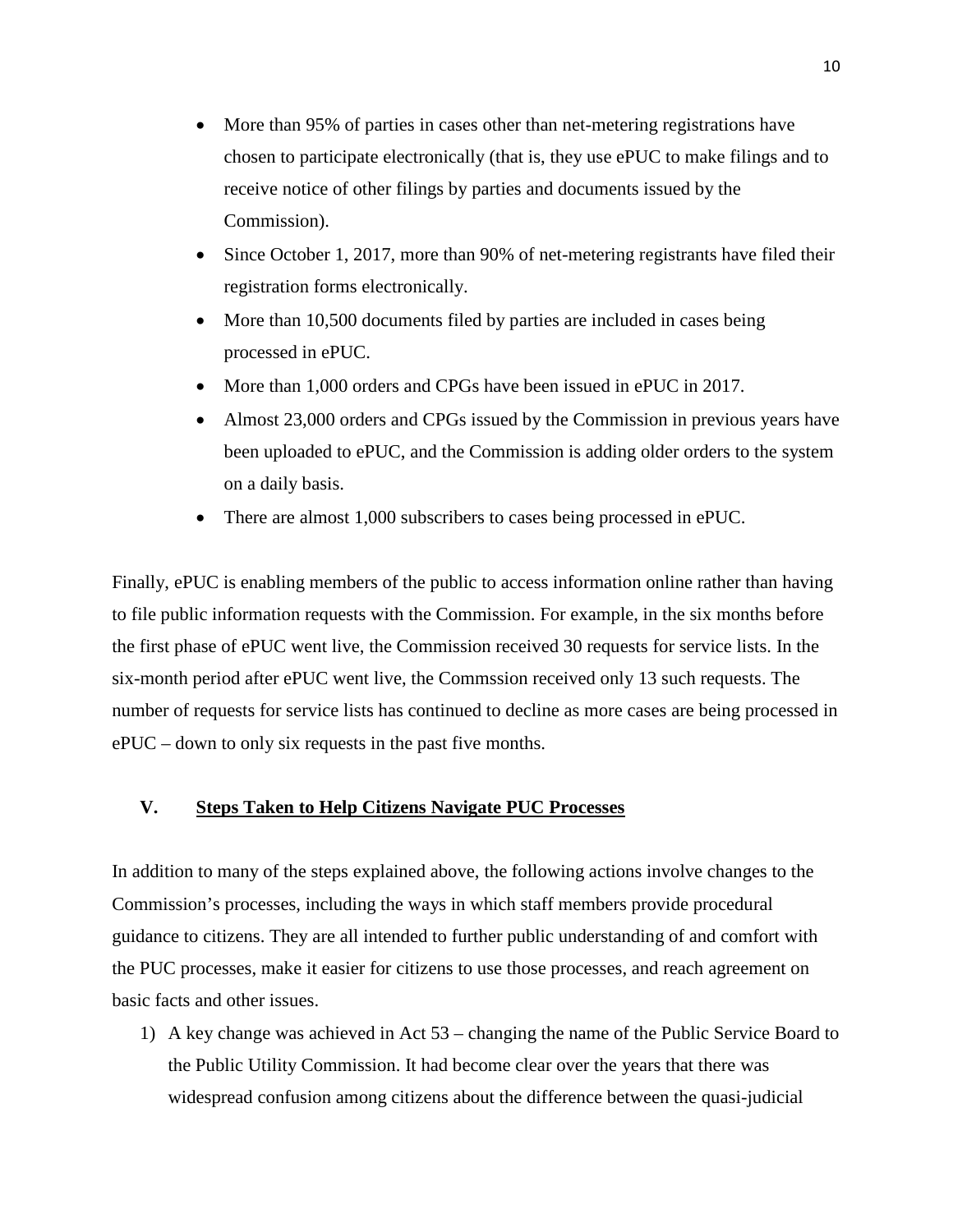Board (PSB) and the consumer-oriented Department of Public Service (PSD). This confusion made it more difficult for members of the public to understand the PSB's processes and how to participate in them, because they didn't know which roles the two agencies played.

- 2) To help change the contentious nature of many contested-case proceedings, the Act 174 Working Group suggested that Commission staff act more often as mediators – for example, by conducting a status conference part-way through a case to narrow the issues. The Commission is seeking opportunities to do so wherever possible, including moving some contentious issues out of contested-case proceedings to rulemakings, in which the public can participate more easily.
- 3) In seeking opportunities for mediation wherever possible, the Commission engaged law students in the Harvard Negotiation and Mediation Clinical Program ("HNMCP") to design "alternative dispute resolution," or "ADR" tools for the PUC's quasi-judicial proceedings, especially in siting cases.<sup>[5](#page-11-0)</sup> The team interviewed dozens of stakeholders, considered practices in other states, and provided a preliminary report with initial recommendations, which the Commission is in the process of considering. The recommendations include:
	- Creating an opportunity for dialogue between parties outside of the contested-case process;
	- Implementing a multi-choice ADR menu with approaches appropriate to different kinds of cases, including formal mediation; a less formal conversation with a neutral facilitator; unsupervised party-to-party negotiation (for example, in rate cases); and joint fact-finding inquiries with a less formal discovery process (for example, all parties agreeing on the same basic facts on which the experts will render their opinions);
	- Having petitioners conduct more community outreach prior to filing with the PUC; and

<span id="page-11-0"></span><sup>&</sup>lt;sup>5</sup> The full HNMCP Report on the potential of alternative dispute resolution in PUC cases was presented to the PUC on December 5, 2017, and is posted on the PUC's website at the following link: <http://puc.vermont.gov/document/hnmcp-final-report>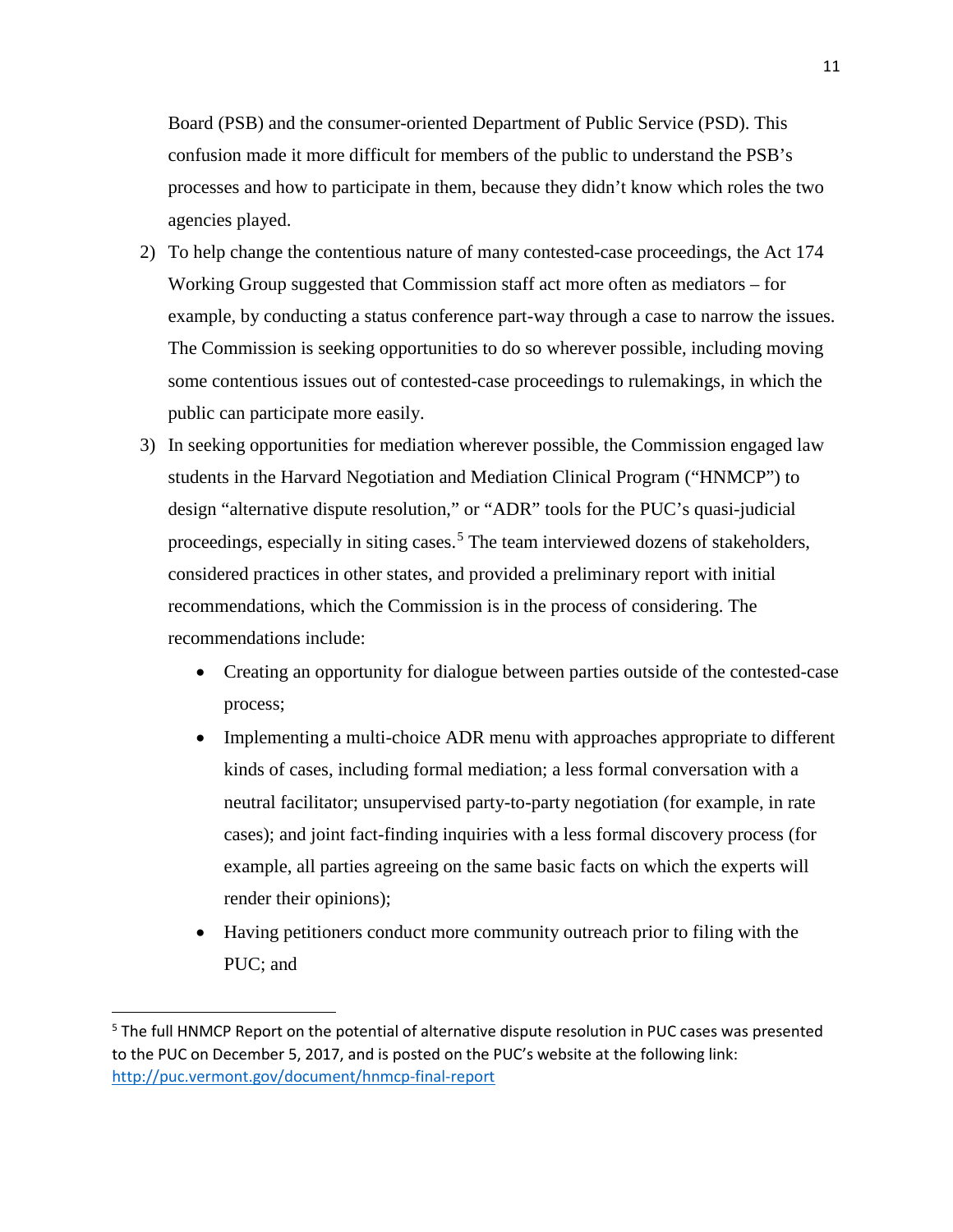- Agreeing on basic principles for any ADR system, such as ease and flexibility, cost-effectiveness in terms of both time and money, and the ability of all parties to have a "seat at the table."
- 4) The Commission will continue to take ad hoc, informal steps to help the public where necessary – for example, conducting workshops to provide procedural information to *pro se* intervenors in cases with large numbers of such intervenors.
- 5) In response to the recommendations of the Working Group, Act 53 changed 30 V.S.A. Section 248 to mirror language in Section 248a(o) to authorize a municipal legislative body or planning commission to request the Department to retain experts to provide information essential to a full consideration of a petition for a CPG and to allocate the expenses incurred in retaining these experts to the petitioner (although hiring such experts would not obligate the Department to agree with the position of the municipality).
- 6) Some administrative procedures have been changed to allow more time for comments, make it clear when comments are due, and create a more logical deadline for comments. For example:
	- Act 53 changed Section 248(f) so that towns and regional planning commissions are no longer required to file comments on projects seven days before petitions are even filed with the Commission. Instead, comments can now be submitted to the Commission within 21 days *after* a petition is determined to be administratively complete.
	- 30 V.S.A. Sections  $246(c)(1)$ ,  $248(a)(4)(C)$ ,  $248(i)(2)(A)$ , and  $248a(k)$  were changed to require copies of petitions and applications to be filed with specified entities within two business days of the Commission's determination that the petition or application is administratively complete (instead of at the same time it is filed with the Commission) so that recipients know that a petition or application is ready for review when they receive it and any deadline for filing comments is clear.
	- The Commission has modified its standards and procedures governing Section 246 applications (temporary siting of meteorological stations) to make the comment period the same length as that for other types of siting projects.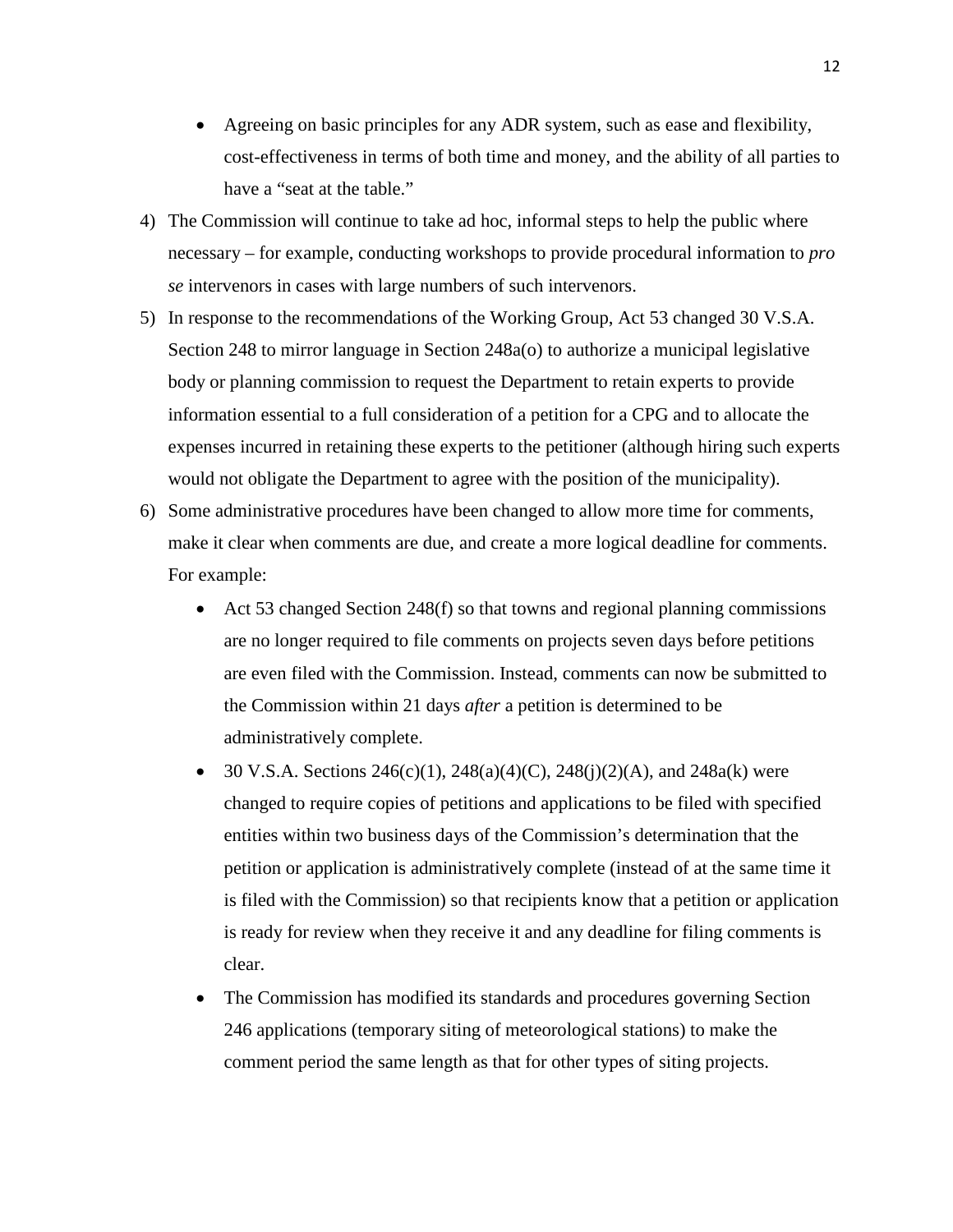- 7) The new net-metering rule sets forth the complaint process regarding compliance with CPGs. In addition, through Act 53, responsibility is now clearly assigned to the Department for investigating citizens' complaints about alleged violations of CPGs, with an opportunity for the Commission to review any penalties recommended by the Department.
- 8) Finally, understanding that a citizen's comfort level with the PUC is as simple as his or her experience walking through the front door, the Commission is modifying the layout of its reception area to be friendlier to the public. Currently, a grouping of front-office desks, with no clear designation of the "receptionist," is potentially disorienting. The new layout will include a designated receptionist desk (with a staff person assigned to welcome the public in addition to her other duties) and a desk for the public with computer and printer access.

#### **VI. Conclusion and Recommendation**

The many different and substantive steps taken by the Commission in response to the Act 174 Working Group recommendations have demonstrably improved the ease with which citizens engage in Public Utility Commission proceedings. Many of these steps were taken on the PUC's own initiative, as it became clear that many members of the public were confused or frustrated by their experience with the then-Public Service Board. Some of this difficulty can be attributed to the quasi-judicial nature of formal processes, which many of the steps in this report have attempted to address. However, much of the problem can also be attributed to dramatic changes over the years in the way the public engages with PUC issues – from the widely spaced utility rate cases that were the norm 20 years ago, to increasing statewide policy directives and exponential growth in the siting and construction of physical facilities all over Vermont. In the past 15 years, infrastructure cases – from cell towers to solar projects –increased from 10% to 60% of the PUC's work load, and net-metering applications grew from 20 in 2001 to 2,278 in FY 2016 alone.

This growth has also affected the speed with which the PUC has been able to dispatch the cases that come before it, as hearing officers' work load has increased. If timely disposition of cases is a factor that influences the public's – and developers' – perception of ease of